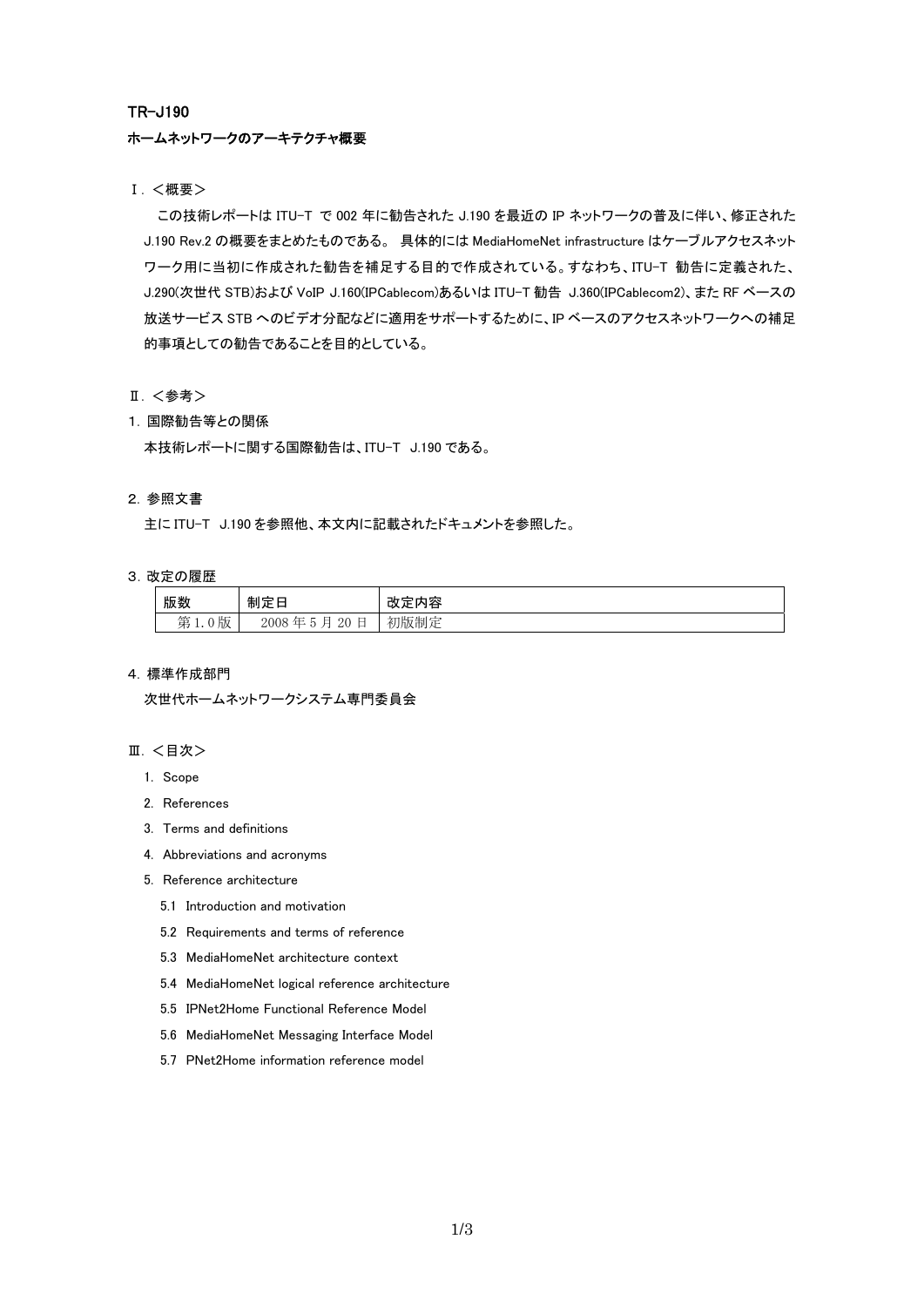# 【TR-J190】 第1版作成協力者 (敬称略)

【次世代ホームネットワークシステム専門委員会 インタオペラビリティSWG(SWG3601)】 (2008 年 4 月 1 日現在の方々)

- リーダ 高呂 賢治 (沖電気工業株式会社)
- 
- 委員 宮地 悟史 (KDDI株式会社)
	- 堀内 浩規 (KDDI株式会社)
	- 山中 久幸 (ノキア・ジャパン株式会社)
	- 後藤 良則 (日本電信電話株式会社)
	- LimAzmanOsman (独立行政法人情報通信研究機構)
	- 山上 敬 (独立行政法人情報通信研究機構)
	- 丹 康雄 (独立行政法人情報通信研究機構)